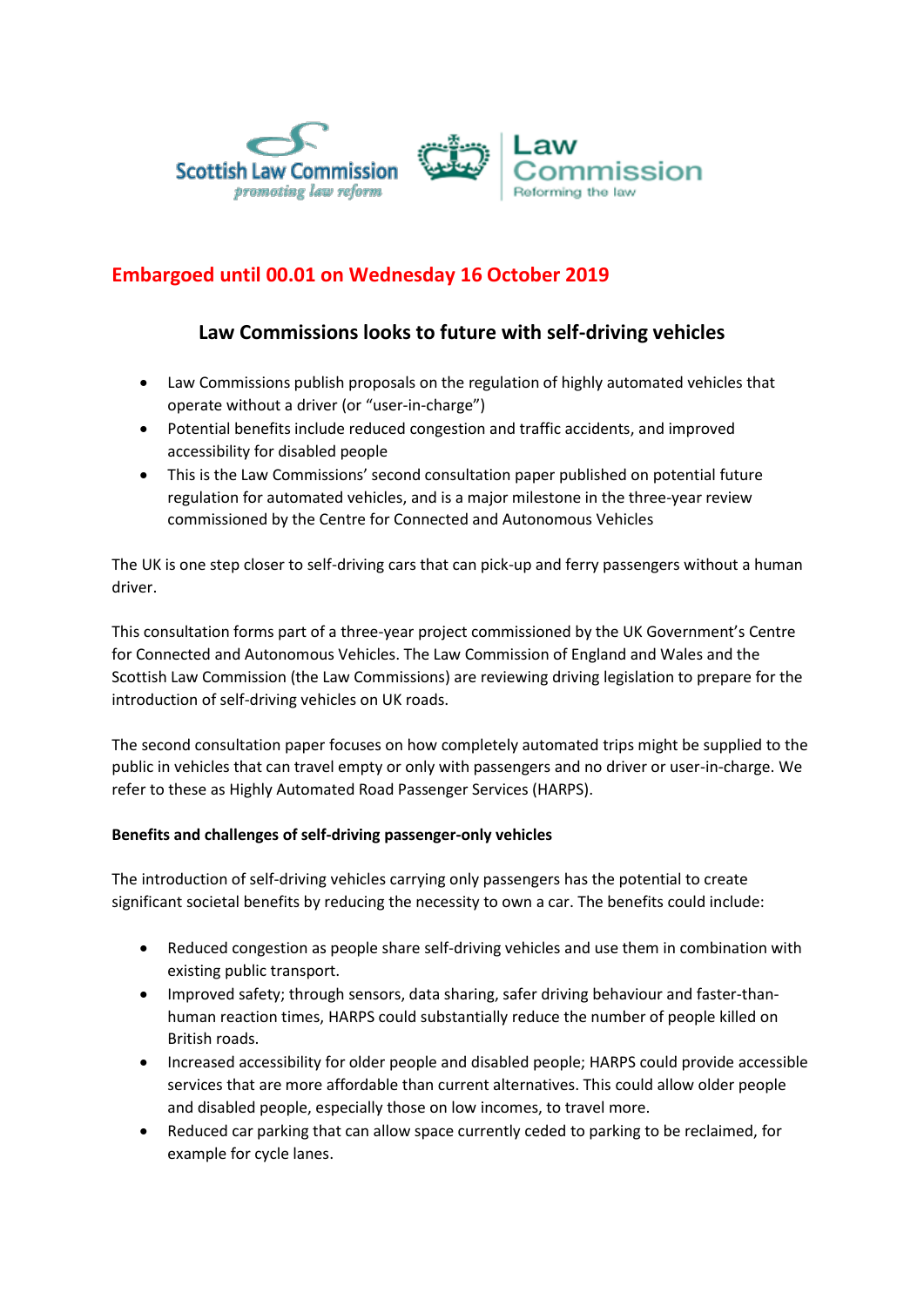On the other hand, there are potential challenges that may arise from the introduction of these vehicles if effective regulation is not in place. These include:

- Traffic being blocked, if a self-driving car freezes when confronting unexpected weather conditions or unknown obstacles (including, possibly, leaves or plastic bags).
- Reduced accessibility for those who rely on a driver to assist them, for example by helping them into the vehicle or accompanying them from their door.
- Increased congestion if many self-driving vehicles are introduced before private car use has reduced. This will be compounded if HARPS drive around empty, waiting to be utilised.

Self-driving cars have the potential to revolutionise travel in the UK. Establishing an effective legal framework can help increase the likelihood of societal benefits and reduce the risk of potential downsides from the introduction of self-driving vehicles carrying only passengers. This is why the Law Commissions have today proposed a new regulatory regime aimed at ensuring HARPS are safe, accessible and meet wider transport goals set by local and central Government.

The Law Commissions' consultation paper asks a series of questions to examine the types of changes that may be required to regulate HARPS. These include:

- Whether HARPS should be subject to a new, single, national system of operator licensing?
- If so, what obligations should fall on HARPS operators? For example, we consider obligations relating to maintenance, remote supervision and the reporting of accidents.
- Who should these obligations fall on when a passenger-only vehicle is privately-owned?
- How can we ensure that HARPS are accessible?
- What regulatory tools should be used to control congestion and cruising?
- How should HARPS be integrated with public transport?

A full list and further details of the areas which the Law Commissions are consulting on can be found in the embargoed summary document which is attached to this email.

## **Nicholas Paines QC, Commissioner at the Law Commission of England and Wales said:**

*"Self-driving cars have the potential to revolutionise mass transit by enhancing safety, efficiency and accessibility."* 

*"Responses to our consultation are vital for ensuring that our proposed regulatory framework will allow the full potential of self-driving cars to be realised, and we hope as many people as possible will respond."* 

## **Caroline S Drummond, Commissioner at the Scottish Law Commission said:**

*"Our aim is to ensure that these new self-driving cars are safe and can help to meet the objectives set by local and central Government."* 

*"Self-driving vehicles could make a particularly big difference for people who are currently unable or unwilling to drive. It is essential that the views of disabled and older people are considered from the start. We invite views from a wide range of stakeholders on how such services should be regulated to achieve these aims and benefit society as a whole."*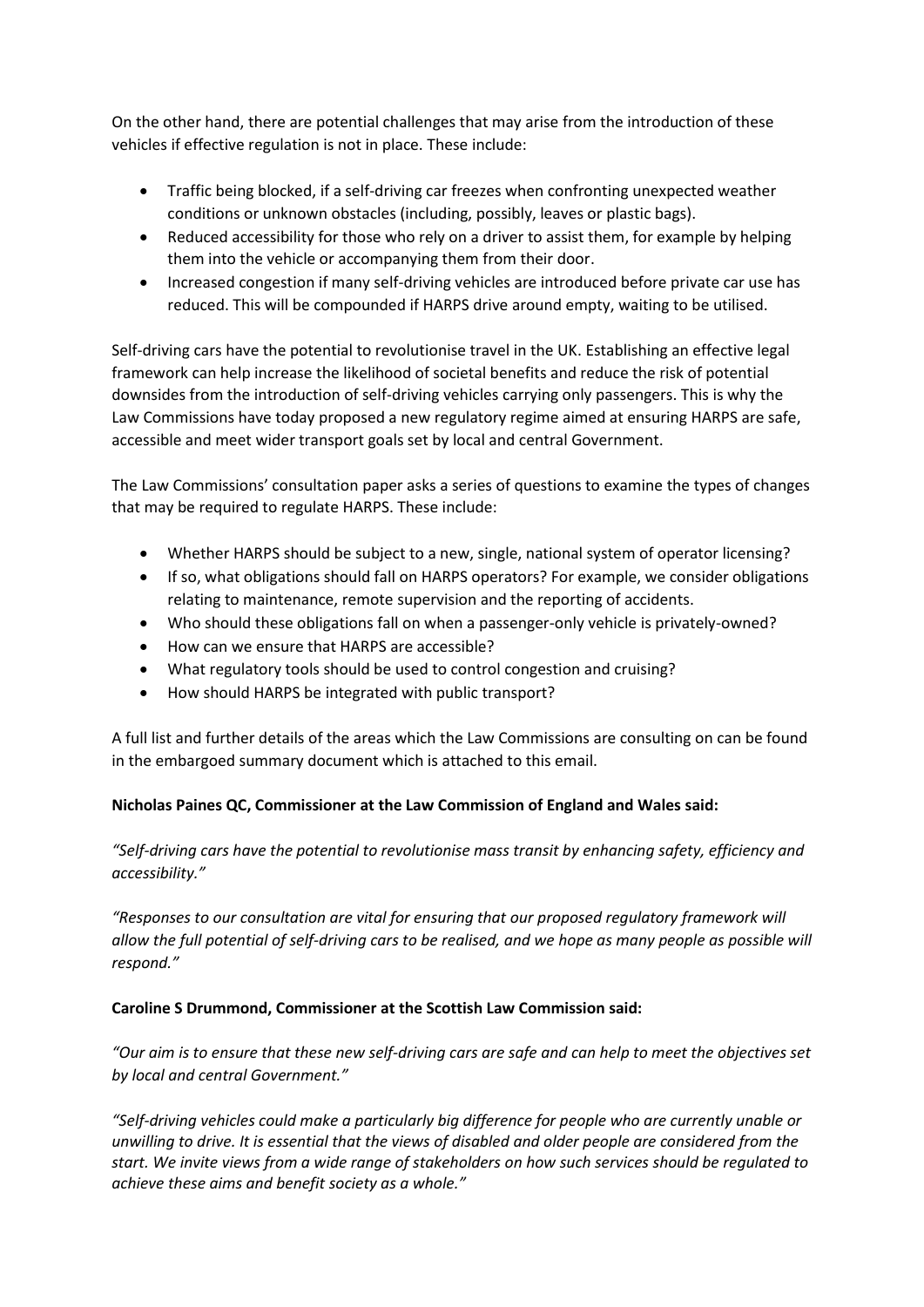### **George Freeman, Minister for the Future of Transport said:**

*"We are on the cusp of a quiet revolution in the technology of transport and mobility. Automated navigation and digital control technology have the potential to transform the way traffic is managed, improving road safety, reducing congestion and pollution and improving accessibility for people with mobility issues.*

*"The UK is a world leader in this technology and Government is investing over £250 million to support industry research and trials to ensure the technology is introduced onto our roads in the safest way.* 

*"We also intend to lead the work in setting the right regulatory standards. That's why we are conducting a major Regulatory Review on the Future of Mobility and recently launched a new project to create the world's first safety scheme for self-driving vehicles, CAV PASS, and have commissioned the Law Commissions to look into the legal and regulatory requirements for this technology.*

*"I welcome the Law Commissions' second consultation into self-driving vehicles, as we continue to explore how this exciting technology could benefit the whole of society."*

#### **ENDS**

#### **Notes for editors**

This paper looks at the use of self-driving vehicles to provide journeys to users who are purely passengers.

In the first consultation paper published in November we considered how the law could help ensure automated vehicles are safe as determined by a safety assurance scheme. We also looked at civil and criminal responsibility if things go wrong. That paper introduced the concept of a "user-incharge": a person that is qualified and fit to drive, and located inside or in line of sight of the vehicle. The user-in-charge would not be a driver when automated driving is correctly engaged. Instead their role would be to take over driving in planned circumstances or from a stop. We suggested some automated vehicles would only be authorised for use with a user-in-charge This consultation paper builds on our previous work and focuses instead on how completely automated trips might be supplied to the public in vehicles that can travel empty or only with passengers and no driver or user-in-charge. We refer to these as Highly Automated Road Passenger Services (HARPS).

In the language of our first consultation paper, we consider vehicles that can be used without a userin-charge. In other words, there is no person in the vehicle with legal responsibility for its safety.

A full list of the issues that are covered in this consultation paper can be found in the attached summary.